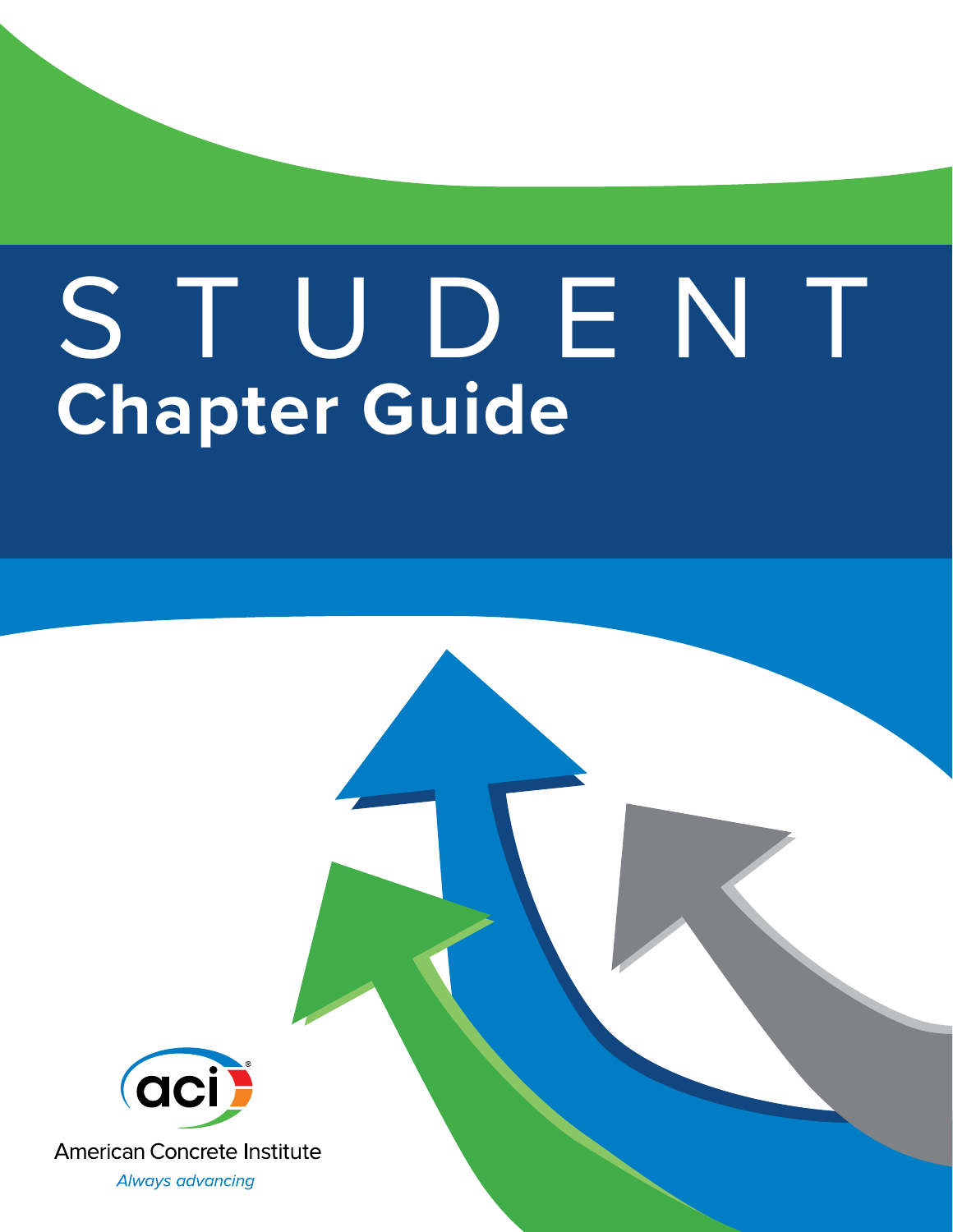## **Table of Contents**

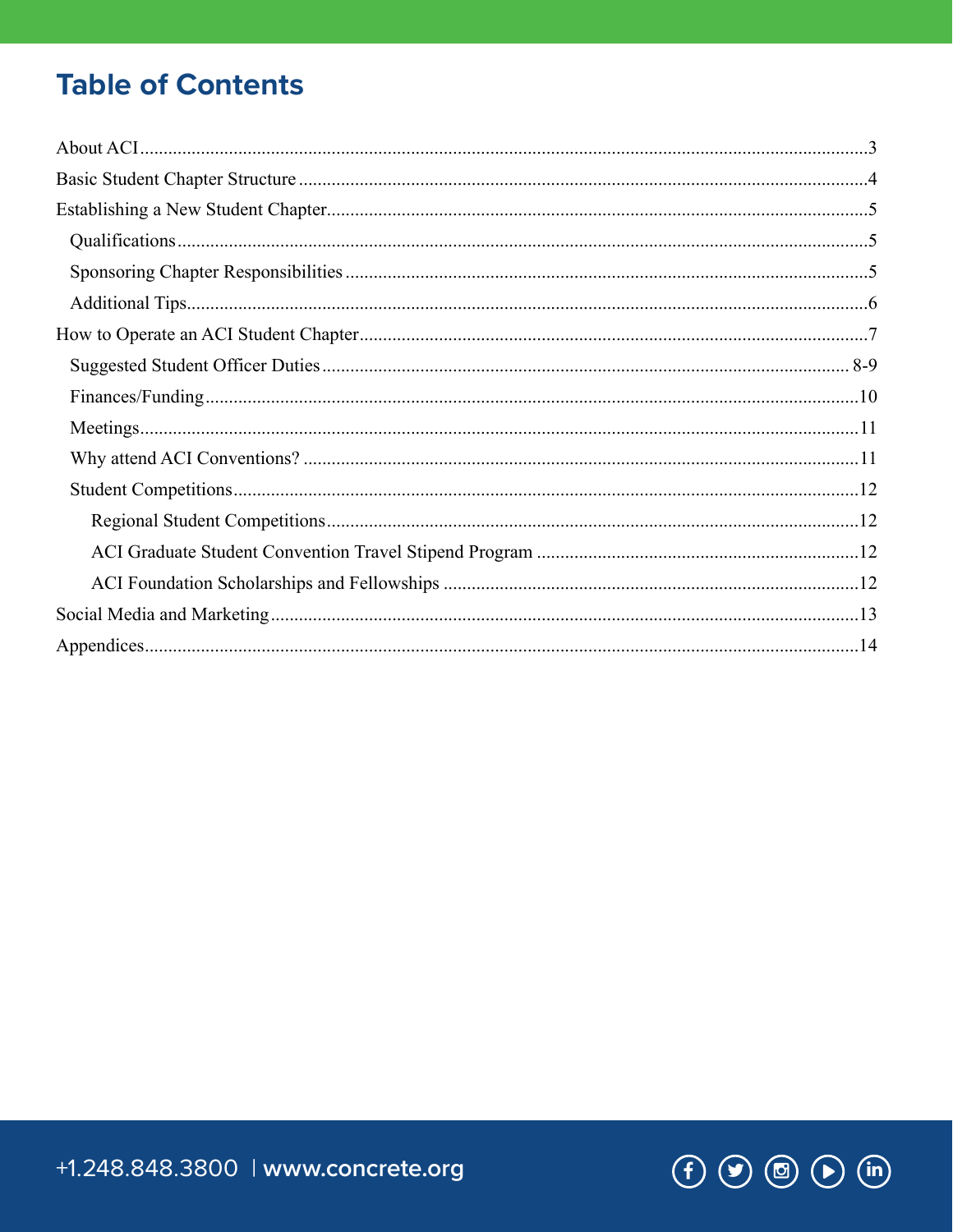# **About ACI**

The American Concrete Institute is a leading global authority for the development, dissemination, and adoption of its consensus-based standards, technical resources, and educational, training, & certification programs. Founded in 1904, ACI is headquartered in Farmington Hills, Michigan, USA, with a regional office in Dubai, UAE, and a resource center in Southern California. ACI has over 94 chapters, 260 student chapters, and 30,000 members spanning over 120 countries.

A detailed history of ACI and the concrete industry is available in the publication, *[ACI: A Century of Progress](https://www.concrete.org/Portals/0/Files/PDF/ACI_History_Book.pdf)*, which was prepared for the ACI Centennial in 2004.



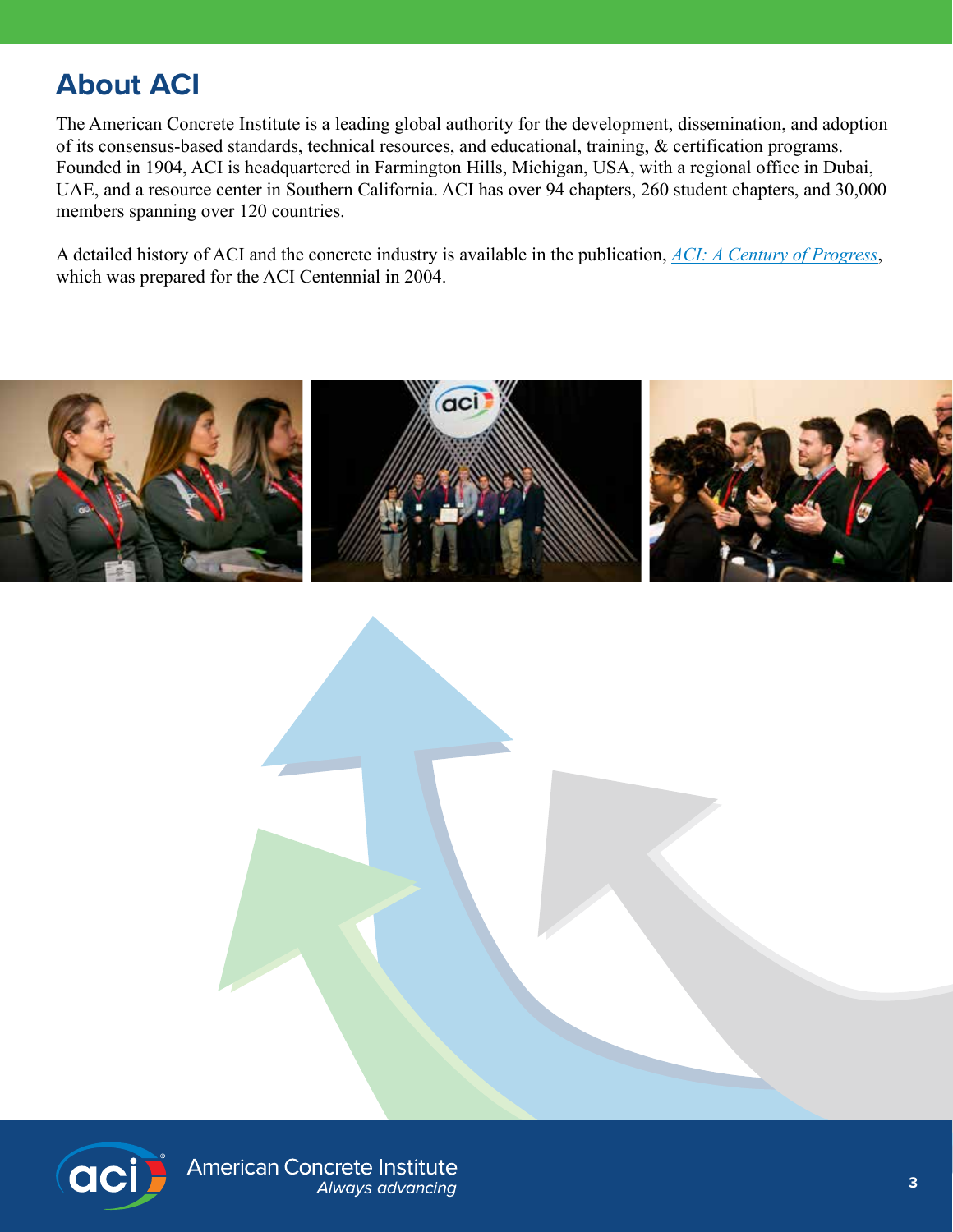## **Basic Student Chapter Structure**

ACI student chapters consist of a faculty advisor and elected student officers that serve various roles in the chapter. The structure and division of responsibilities among student officers can vary, provided that all chapter responsibilities are maintained. The student chapter has the following responsibilities:

- Develop bylaws. (These must be approved by the local ACI chapter and ACI staff. Sample bylaws are available in the Appendix);
- Elect Officers:
- Establish dues:
- Maintain a bank account:
- Prepare agendas and minutes for all meetings other than social events;
- Keep the local ACI chapter informed of its planned activities; and
- Submit bylaws and university award applications to ACI Headquarters and to the professional chapter.

A typical student officer Board will have the following positions:

**President** - Responsible for the general management of the student chapter, including the delegation of tasks and ensuring all other officer responsibilities are carried out properly.

**Vice President** - Responsible for assisting the President and performing the duties of the President in the absence of that officer and/or any other duties delegated to them by the President.

**Treasurer** - Responsible for managing the bank account, collecting dues, and overseeing the purchases made on behalf of the student chapter.

**Secretary** - Responsible for all chapter communications, including recording agendas, minutes, and attendance for all meetings besides social events. (Note: the duties of the Secretary may be divided into two positions: corresponding secretary and recording secretary/scribe).

Other appointed Board positions may be added to divide the Board responsibilities as needed—for example, social media coordinator, outreach coordinator, and so on.

The organization of an ACI student chapter is inherently connected to the sponsoring ACI local chapter. An ACI local chapter may sponsor student chapters at local universities, colleges, and technical and trade schools. Student chapters are extensions of the local chapter and, therefore, must be monitored by the local chapter. The advisor of the student chapter should be a member of the chapter's Student Activities Committee. The student chapter is a subsection of the local chapter; thus, it may not speak on behalf of ACI or the local ACI chapter.



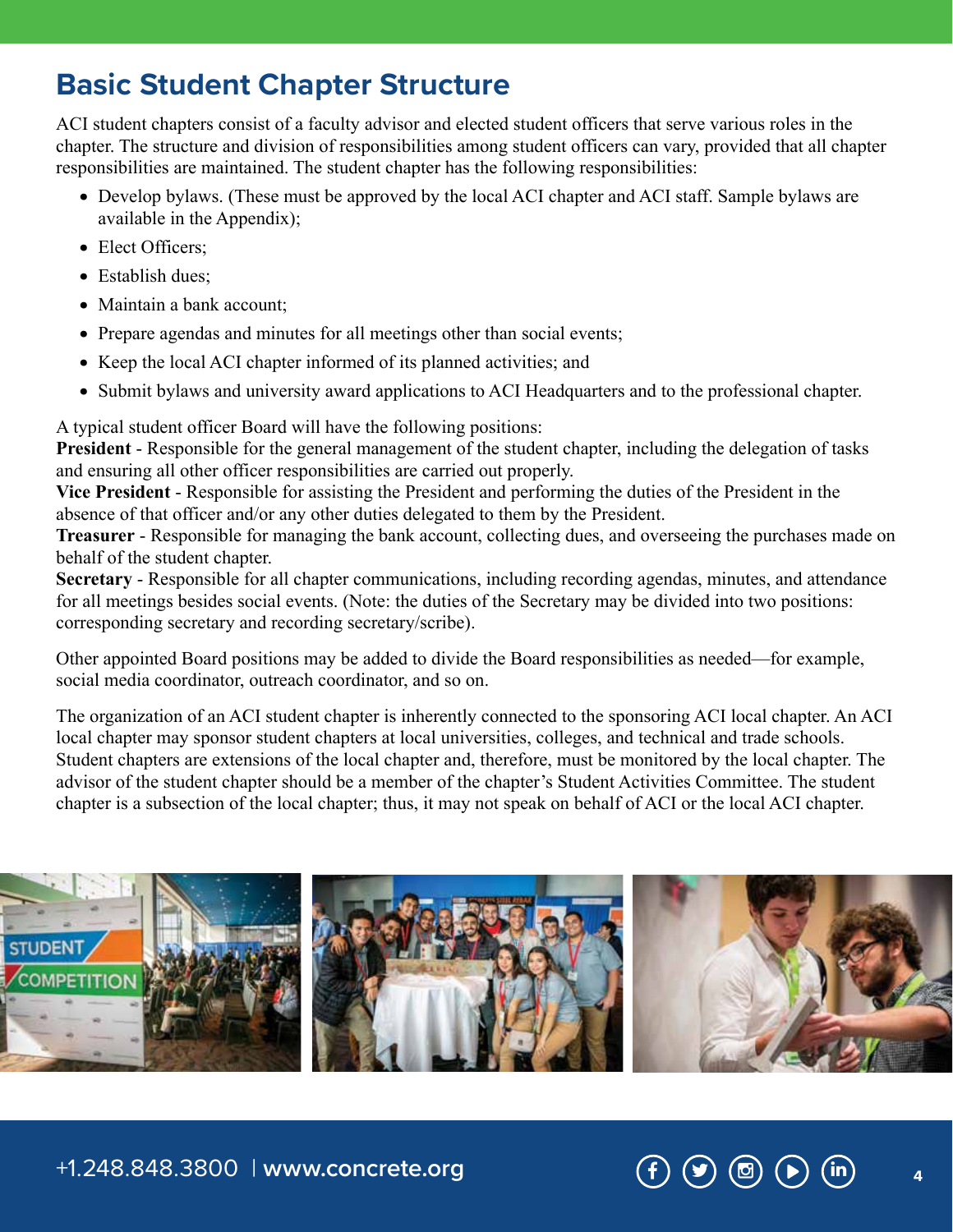## **Establishing a New Student Chapter**

#### **Why Create a Student Chapter?**

Getting involved in ACI Student Chapters is an excellent way to develop leadership skills, increase concrete knowledge, and expand your network. There are over 200 student chapters around the world. Student Chapters can involve you with ACI locally, nationally, and internationally.

## **Qualifications**

An organized group of students enrolled in an educational institution may submit an **Organizing Petition** for review and comment by the Board of Directors of their sponsoring ACI Chapter if all of the following qualifications have been met:

- The organization has at least 15 ACI Student Members signing the **Organizing Petition** and submits a draft of **Bylaws** alongside their petition,
- The local professional chapter has agreed to provide mentorship and can provide a **Sponsorship Letter** to be submitted to ACI, and
- The chapter has a faculty advisor who is a member of the local professional chapter and the ACI Faculty Network. Visit the Chapter Listing to find the local chapter in your area at [https://www.concrete.org/](https://www.concrete.org/chapters/chapterlisting.aspx) [chapters/chapterlisting.aspx.](https://www.concrete.org/chapters/chapterlisting.aspx)
- If there is no **Local Chapter** in your state/country, please contact the [Director of Chapter Activities](mailto:John.Conn%40concrete.org?subject=) for approval.

Once the sponsoring chapter has approved the **Organizing Petition**, **Bylaws**, and **Letter of Sponsorship**, the group may submit these items to John Conn, ACI Director of Chapter Activities ([john.conn@concrete.org](mailto:john.conn@concrete.org)), to become an officially recognized ACI Student Chapter.

# **Sponsoring Chapter Responsibilities**

The Sponsoring ACI Chapter is responsible for the following:

- Form a Student Activities Committee;
- Assign a chapter Officer (Chairperson or member of the Student Activities Committee is preferable) to act as a liaison with the student chapter. This is usually the student chapter's advisor;
- Encourage the President of the student chapter or another Officer to attend ACI Chapter Board meetings;
- Encourage the student chapter's advisor to attend student chapter Board meetings;
- Sponsor one meeting per year that is a Student Activities meeting;
- Recommend sponsorship of educational seminars on the local campus each year; and
- Approve the **Bylaws** and **Organizing Petition** of the student chapter, and provide a **sponsorship letter**. ACI will assist with the review, if required.

Students are encouraged to work closely with their advisors to maintain a fruitful relationship with their local chapter members. The success of a student chapter is largely affected by their ability to coordinate activities with the Local ACI Chapter.

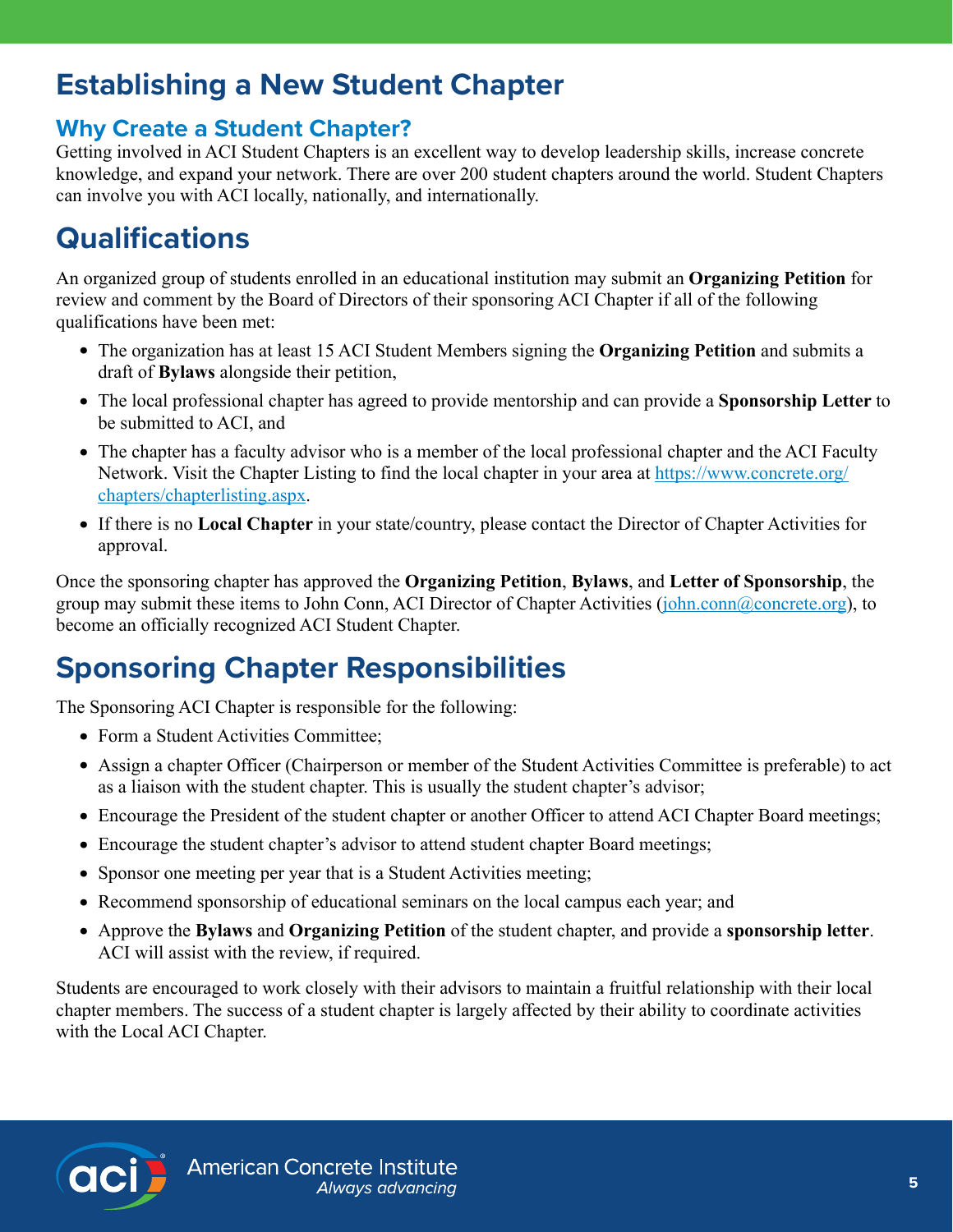## **Additional Tips**

These suggestions may be helpful to you in organizing your group:

#### **Organize Leadership Positions**

Organize your student leadership by positions with descriptions of responsibility and committees for large tasks (such as performing a community service project) to accomplish work. See *[Suggested Student Officer Duties](#page-7-0)*.

#### **Develop a Mission Statement**

Why does your group exist? Develop a mission statement for your group to help with direction, planning, and organization. Examples include the following:

- To expose our members to the real-life challenges of concrete engineering
- To develop a support network for students within the civil engineering program
- To use learned civil engineering skills to benefit the local community
- To develop contacts with the local, regional, and national concrete community

#### **Set Goals**

Setting goals for your group will help you focus your energies throughout the year and stay on track as you work to achieve them. Goals must:

#### *Be Specific*

If your goals are vague, they won't provide enough direction to help you. To make a goal specific, add more description, some hard numbers, and a firm time limit.

**Vague Goal:** Increase membership

**Specific Goal:** Increase average first-year student involvement by 15% at all group meetings over previous year.

#### *Be Measurable*

When your goal is specific, it's easy to figure out if you are making progress.

**Measurement:** Take attendance at all group meetings, identify first year students in attendance, compare with prior year.

#### *Have an Action Plan*

But you can't just sit back and check numbers. You will need to have some kind of plan to make a change happen.

**Action Plan:** The VP will visit CEE 101 before each chapter meeting; write a reminder on the board and speak briefly about the meeting. The publicity chair will be backup in case the VP cannot attend.

#### *Be Assessed*

Did the action plan have any effect? Did attendance numbers of first-year students increase over the year? **Yes?** That's great! Do you want to keep the same goal for next year or make some adjustments to it? **No?** That's OK. Can you make changes for next year so you will reach it?

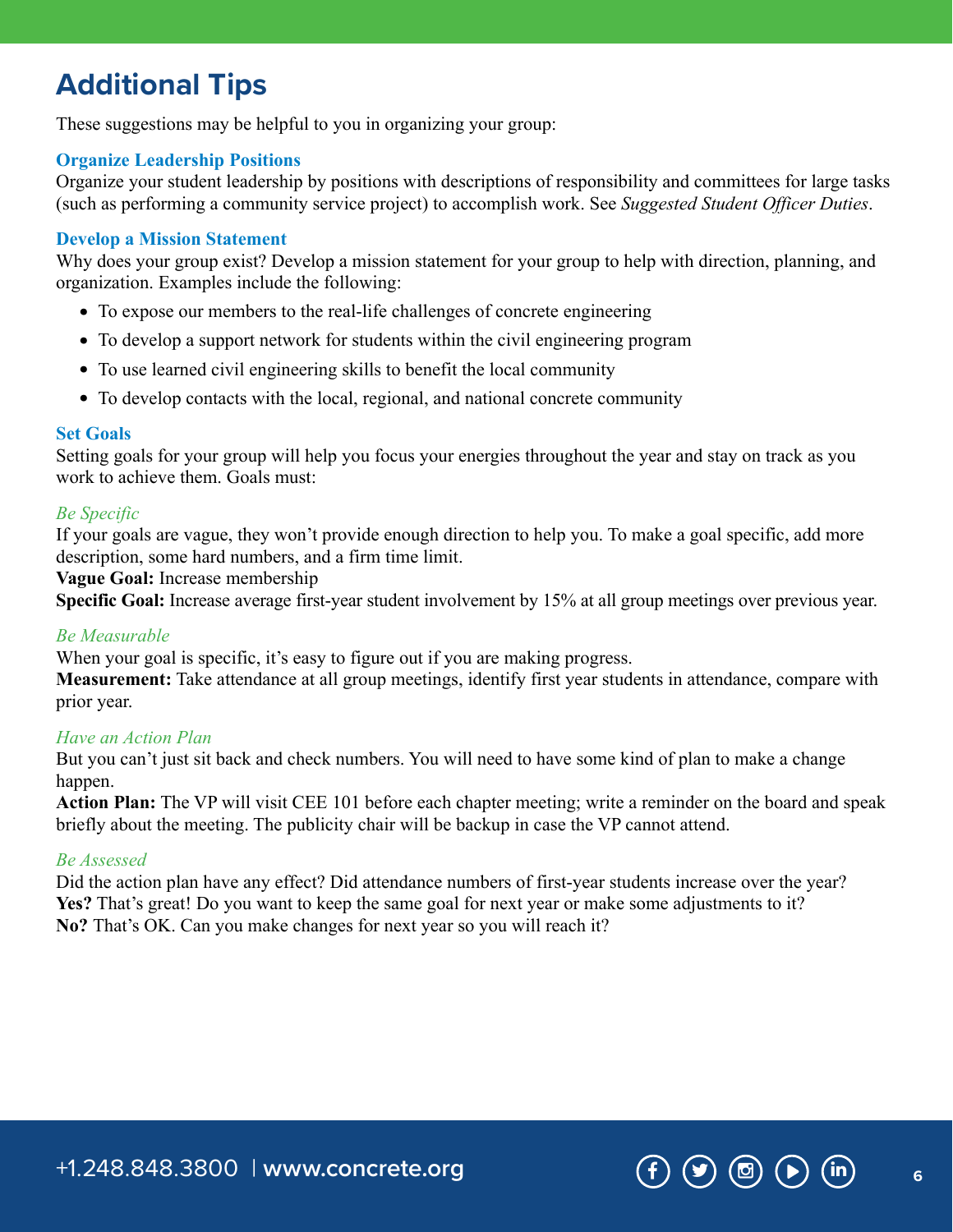## **How to Operate an ACI Student Chapter**

#### **Suggested Chapter Activities**

The following actions are recommended to be taken by your group to ensure the development of a robust student chapter:

- 1. Contact your Sponsoring ACI Chapter and request the assistance and guidance of practicing ACI members for industry tours and guest speakers.
- 2. Work with your Faculty Advisor to develop a schedule of **student-planned** meetings and activities for the group for the upcoming school year. Examples of student-planned activities are:
	- a. Professional meetings with an invited speaker
	- b. Meetings with a student talk or student paper presented
	- c. Field trips to prominent construction projects in the locality of the chapter
	- d. Social functions and game nights
	- e. Officer planning meetings
	- f. Community Service,
	- g. Inviting guest speakers for lectures
	- h. Networking events (self-organized or local ACI/ASCE chapter events), and
	- i. Tutoring and other outreach activities
- 3. Set *achievable* and *measurable* goals and track your achievement. Example goals:
	- a. Increase club membership by 20%
	- b. Increase participation by underclassmen by 10%
	- c. Complete at least one community service project this year
- 4. Organize regular **student-planned** meetings and events for student officers and general members.
- 5. Maintain records of the **student-planned** meetings and activities. Note: Activities that are part of the regular curriculum, or that were organized and led by a member of the faculty/department/college do NOT count as student-planned activities.
- 6. Work with your Chapter Liaison to prepare regular reports and/or presentations for your Sponsoring ACI Chapter's Student Activities Committee.
- 7. Review the **Introduction to Student Chapters** page on the ACI website for Student Chapter resources.
- 8. Apply for the [ACI Award for University Student Activities,](https://www.concrete.org/students/universityaward.aspx) as an annual report on chapter activities.

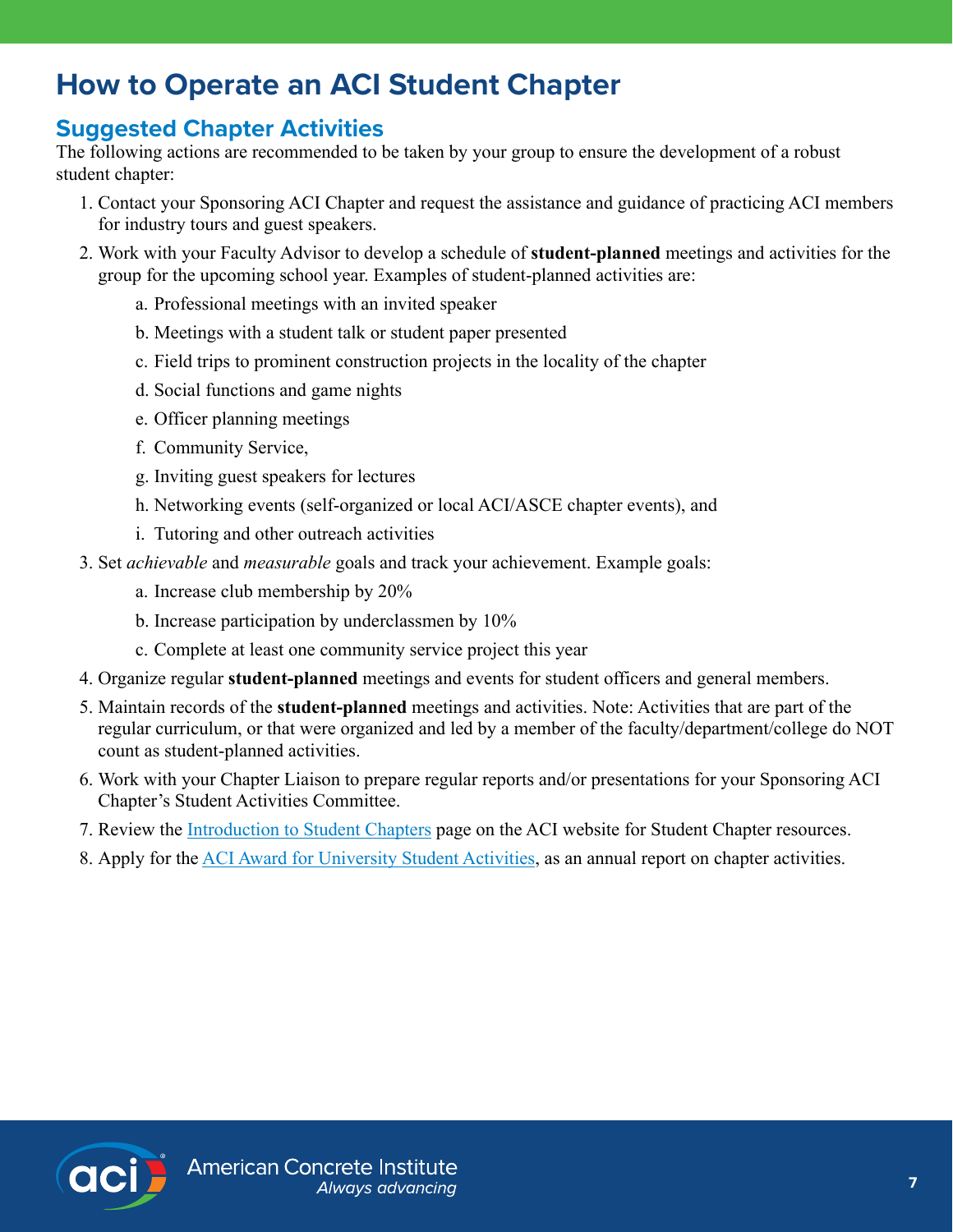#### <span id="page-7-0"></span>**Suggested Student Officer Duties**

**President** - Responsible for the general management of the student chapter, including the delegation of tasks and ensuring all other officer duties are carried out properly.

Suggested Duties:

- Preside at each Student Chapter meeting by following a prepared agenda.
- Be prepared to make all major decisions of Student Chapter affairs that do not require voting by the Student Chapter members.
- Call weekly joint meeting of student Board Officers.
- Maintain a close contact with the Faculty Advisor.
- Set an example of professionalism and sociability.
- Approve or disapprove Student Chapter expenditures.

**Vice President** - Responsible for assisting the President and performing the duties of the President in the absence of that officer and/or any other duties delegated to them by the President.

Suggested Duties:

- Coordinate all activities involving the Civil Engineering Department's participation in university functions (for example, Parents' Day, University Day, and so on).
- Communicating and coordinating with other Student Chapters.
- Accompany the President in representing the Student Chapter at non-ACI functions whenever possible.

**Treasurer** - Responsible for managing the bank account, collecting dues, and overseeing the purchases made on behalf of the student chapter.

Suggested Duties:

- Prepare an operating budget for Student Chapter activities.
- Have the authority to sign all checks as approved by the President.
- Report to the attendants at each weekly leadership meeting, including the balance of the Student Chapter checking account, the cash on hand, outstanding bills, and current balance.
- Pay all bills immediately upon receiving them.
- Reconcile the checking account upon receipt of the bank statement and resolve any discrepancies.
- Maintain a complete file containing all paid bills and receipts of Student Chapter purchases.
- Maintain a detailed list on membership money received.
- Collect cash received for refreshments.
- Reimburse any Student Chapter member who presents a receipt for an authorized purchase by the Student Chapter.

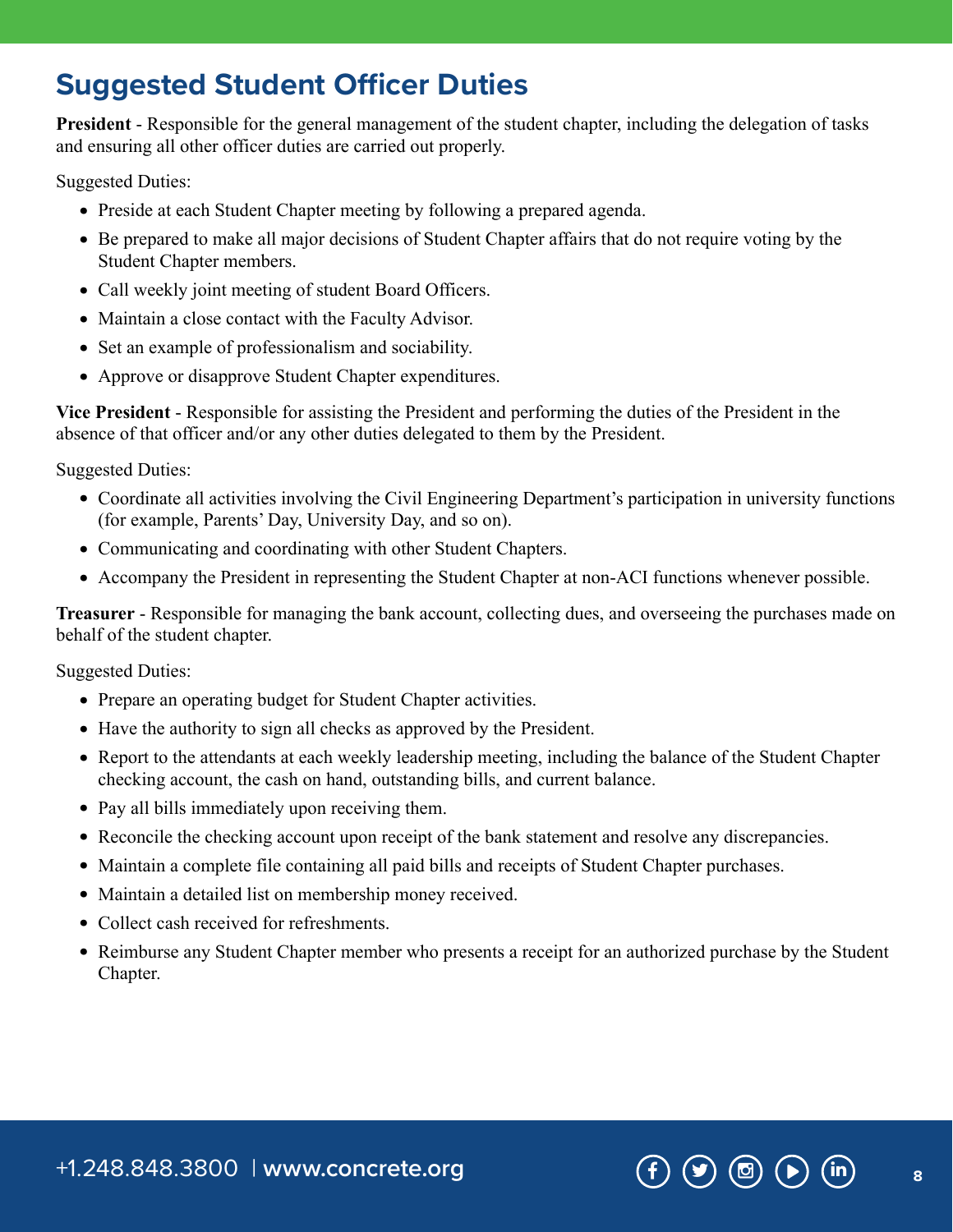**Secretary** - Responsible for all chapter communications as well as recording agendas, minutes, and attendance for all meetings besides social events. (Note: the duties of the Secretary may be divided into two positions: corresponding secretary and recording secretary/scribe).

Suggested Duties:

- Maintain a complete up-to-date file of Student Chapter records concerning every activity that goes on. These records include but are not limited to:
	- Membership lists
	- Meeting minutes for all major and minor meetings
	- Attendance records of each regular Student Chapter meeting
	- Complete reports on each activity or project including names of participants, date, functions performed, and so on
	- Copies of correspondence
- Be responsible for recording the proceedings of Student Chapter meetings and reading or distributing these minutes at the following meeting for approval for members.
- Make all records readily accessible to the officers, committee chairpersons, and Faculty Advisor upon request.
- Create and manage correspondence with parties outside the Student Chapter.
- Manage any other correspondence requested by any officer or committee chairperson.
- Create and/or maintain a generic email account for use by officers of the Student Chapter.
- Replying to email in a timely manner using the Student Chapter generic email account.





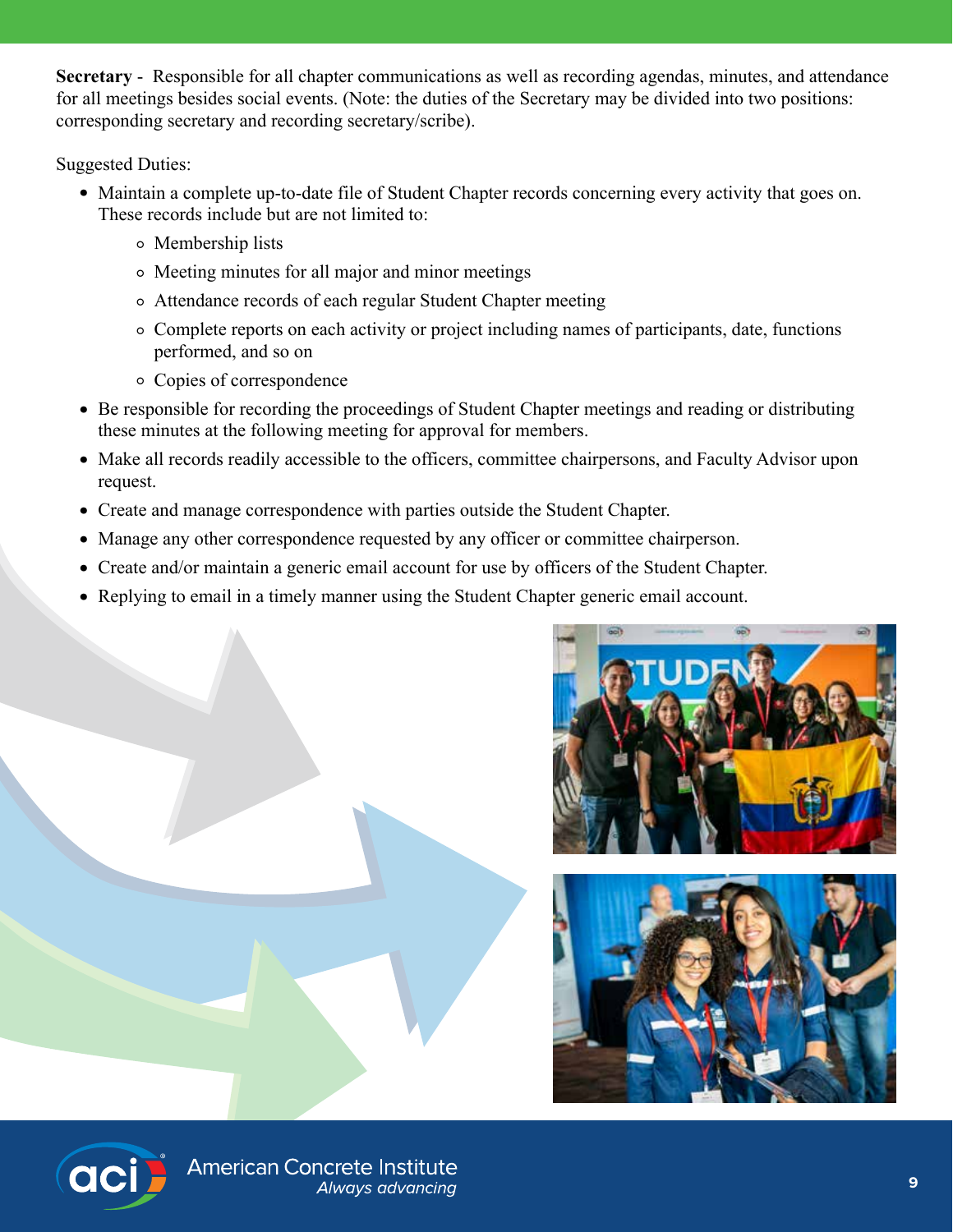#### **Finances/Funding**

The Student Chapter as a whole is required to:

- Maintain a detailed list on membership money received (will vary based on whether or not there is an annual fee to join the student chapters).
- Maintain the finances for the ACI student chapter. Finances include (but are not limited to):
	- Past year balance
	- Preparing an operating budget for Student Chapter activities
	- Sponsorship funds received and expenditure records
	- Maintaining the chapter bank account (with advisor oversight) and records for cash on hand and reconcile finances based on bank statements.
	- Paying bills and reimbursements for chapter-authorized purchases (with advisor approval).
	- Maintaining a complete file containing all paid bills and receipts of Student Chapter purchases.
- Coordinate and organize activities to ensure that the chapter is funded, including:
	- Fundraising events for the chapter
	- Liaising with the regional ACI chapter to look for funding opportunities to fund travel for conventions
	- Liaising with potential sponsors for funding
- Plan logistics (travel, hotel stay, and so on) for travel to the ACI conventions.
- Maintain records of fundraising activities (with photos, preferably!)



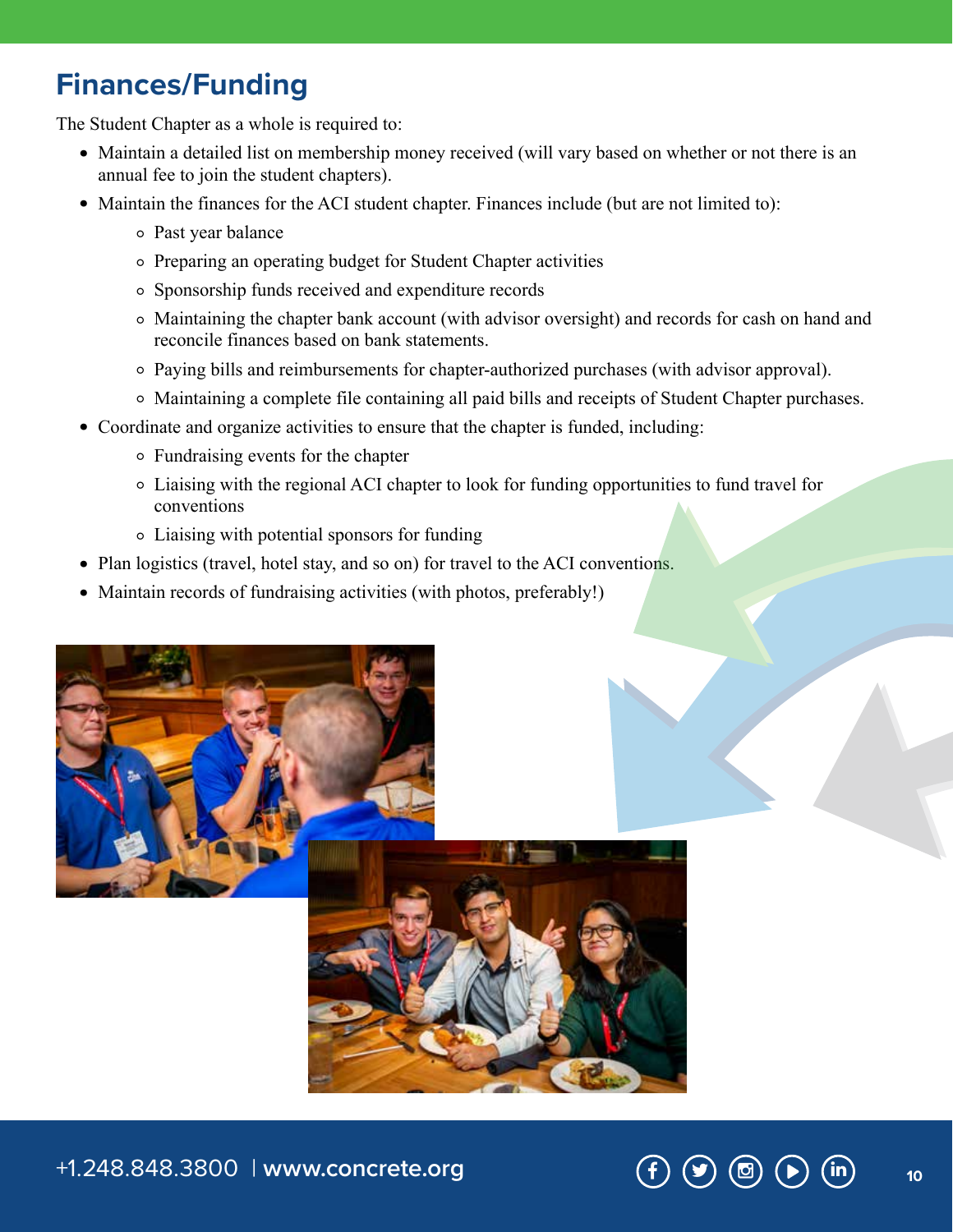## **Meetings**

Student Chapter members are encouraged to host and attend various types of meetings that offer a forum for presenting opinions and papers by faculty, students, and practicing engineers complementing classroom work. While these meetings may take many forms and achieve different purposes, one possibility is outlined below.

- Typical Meeting Agenda
	- Call to order
	- Personal introductions
	- Welcome members and guests
	- Welcome advisors, other professors, and practitioners
	- Approval of minutes from previous meeting
	- Treasurer's Report
	- Committee Reports
	- New business
	- Student/guest speaker presentation
	- Meeting adjourned
	- Refreshments and socializing
- Checklist for a typical meeting
	- Invite guest speakers several weeks or months prior to the meeting.
	- Secure meeting place.
	- Follow up with speaker and arrange for accommodations as required.
	- Publicize the meeting well in advance.
	- Arrange field trip transportation.
	- Secure and set up necessary equipment.
	- Arrange for meal and refreshment functions.
	- Write letters of thanks to speakers and/or field trip guides immediately after the meeting.
	- Prepare and distribute meeting minutes soon afterwards.

# **Why Attend ACI Conventions?**

With more than 2,000 attendees, the ACI Concrete Convention combines the brightest minds in concrete with an unparalleled social environment, bringing a premiere event to concrete professionals to collaborate and advance the industry and their knowledge. Most importantly, the ACI Student Convention Rate is only \$20 USD. Student chapters are encouraged to arrange travel plans to the bi-annual ACI Concrete Convention in the Fall and Spring of each year. Information can be found at [www.ACIConvention.org.](http://www.ACIConvention.org)

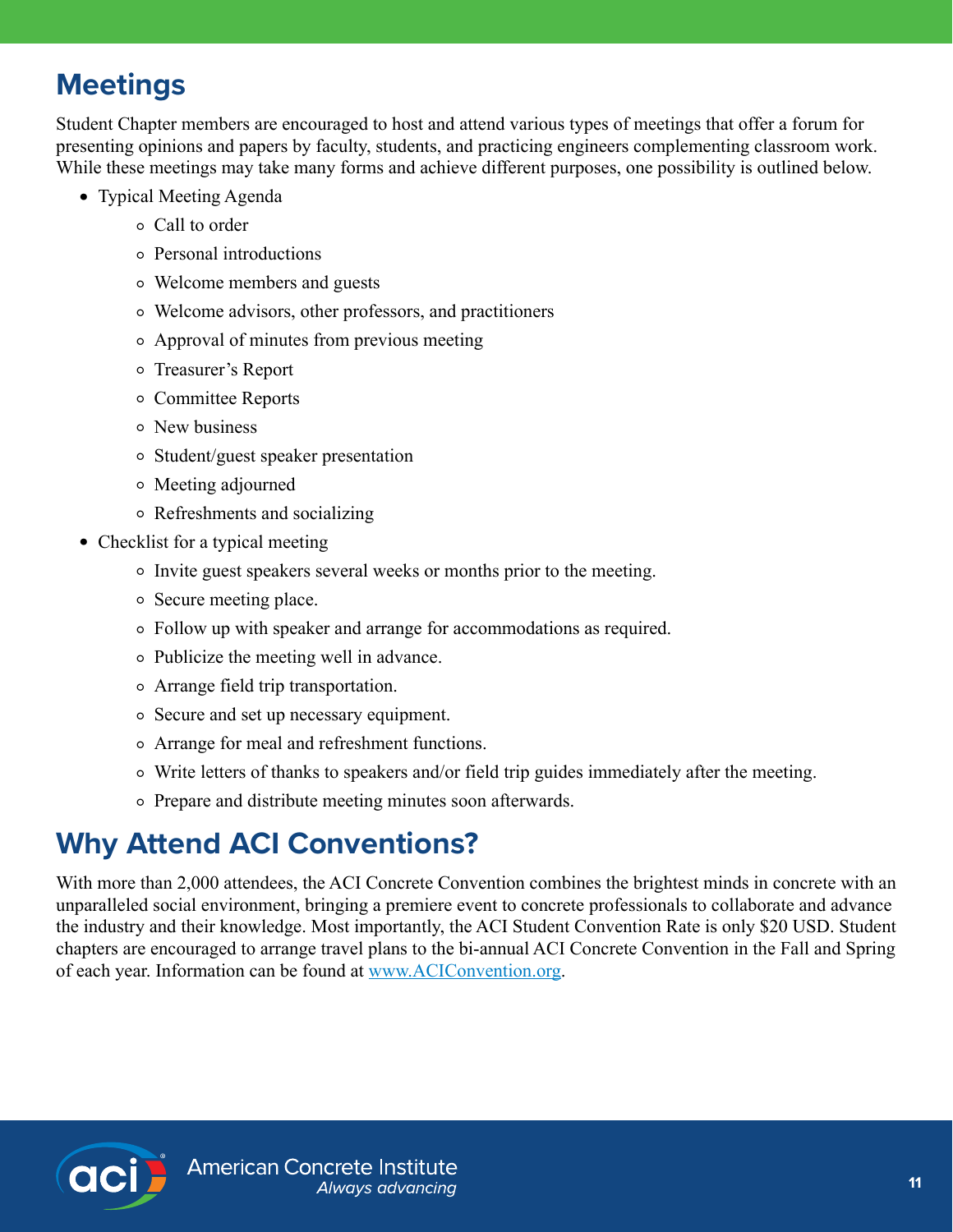#### **Student Competitions**

Student chapters are invited to participate in Student Competitions occurring at each ACI Concrete Convention. These competitions include:

- Concrete Projects Competition
- Concrete Solutions Competition
- Eco Concrete Competition
- FRC Bowling Ball Competition
- FRP Composites Competition
- James Instruments Student Paper Award
- Mortar Workability Competition
- Pervious Concrete Cylinder Competition

At each convention, one of these competitions are held on a rotating basis. For more information on student competitions, please visit: [ACI Competitions](https://www.concrete.org/students/studentcompetitions.aspx)

For any questions, contact [Competitions Coordinator.](mailto:students%40concrete.org?subject=)

## **Regional Student Competitions**

Regional student competitions are also held, typically organized by a coalition of Professional ACI Chapters or an international chapter. Regional student competitions are great events during which to visit with your Student Chapter and network with Professional Chapter members without travel costs associated with the Convention. For more information, please visit: [ACI Regional Competitions.](https://www.concrete.org/students/studentcompetitions/regionalconcretecompetitions.aspx.)

## **ACI Graduate Student Convention Travel Stipend Program**

The ACI Graduate Student Convention Stipend Contest, sponsored by ACI Committee S805, Student Leadership Council, is open to those currently pursuing a graduate degree as a full-time student at an accredited university in a civil engineering or construction-related program. Recipients will be reimbursed up to \$1,000 USD, meant to support travel to attend an upcoming Convention. For more information, please visit: [ACI](https://www.concrete.org/aboutaci/honorsandawards/awards/otherawards.aspx)  [Honors and Awards](https://www.concrete.org/aboutaci/honorsandawards/awards/otherawards.aspx).

#### **ACI Foundation Scholarships and Fellowships**

Over \$500,000 in awards has been issued to more than 100 students during the last 10 years by the ACI Foundation Scholarship Council. Each year, both undergraduate and graduate students are invited to apply for Fellowships and Scholarships awarded by the ACI Foundation, with deadlines typically in November of the year prior. These fellowships and scholarships provide funding for travel to Conventions and scholarly activities, and can include internship opportunities. For more information, please visit: [Scholarships and](https://www.acifoundation.org/scholarships.aspx)  [Fellowships](https://www.acifoundation.org/scholarships.aspx).

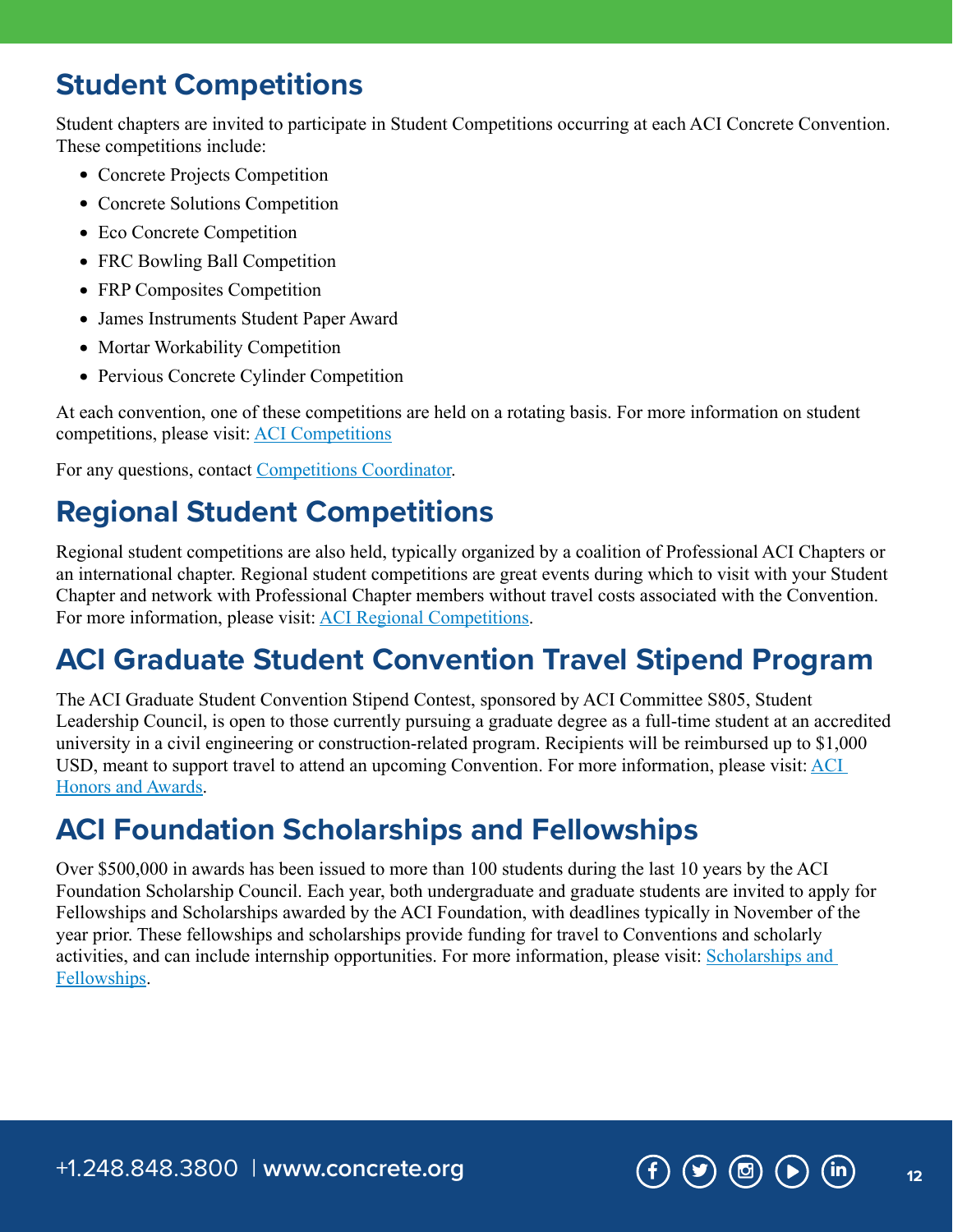# **Social Media and Marketing**

All ACI Student Chapters should manage at least one social media page.

- 1. Facebook (required)
- 2. Instagram (optional)
- 3. Twitter (optional)
- 4. YouTube (optional)

The Social Media Coordinator should follow the [ACI Chapter Activities Facebook](https://www.facebook.com/ACIChapters) page and tag @ACIChapters in posts related to student chapter events so that they may be reposted on this page.

The following hashtags may be used to connect any event/activity related to the student chapter.

- a. #ACIStudents (Events related to student chapters)
- b. #ACICompetitions (Events related to student competitions)
- c. #ACIConvention (Events related to the ACI Convention)

#### **Logos**

The Student Chapter logo should be used on all events and media related to the Student Chapter. The ACI logo should only be used for events and programs offered by ACI Headquarters.

#### **Reposting**

Student Chapters can share any events or program shared on the ACI social media channels.

- [ACI Facebook](https://www.facebook.com/pages/American-Concrete-Institute-ACI/79308249901)
- [ACI Instagram](https://www.instagram.com/concreteaci/)
- **ACI** Twitter
- [ACI LinkedIn](https://twitter.com/concreteaci)
- [ACI YouTube](https://www.youtube.com/americanconcreteinst)

#### **Graphics**



**Facebook** 



**Instagram**